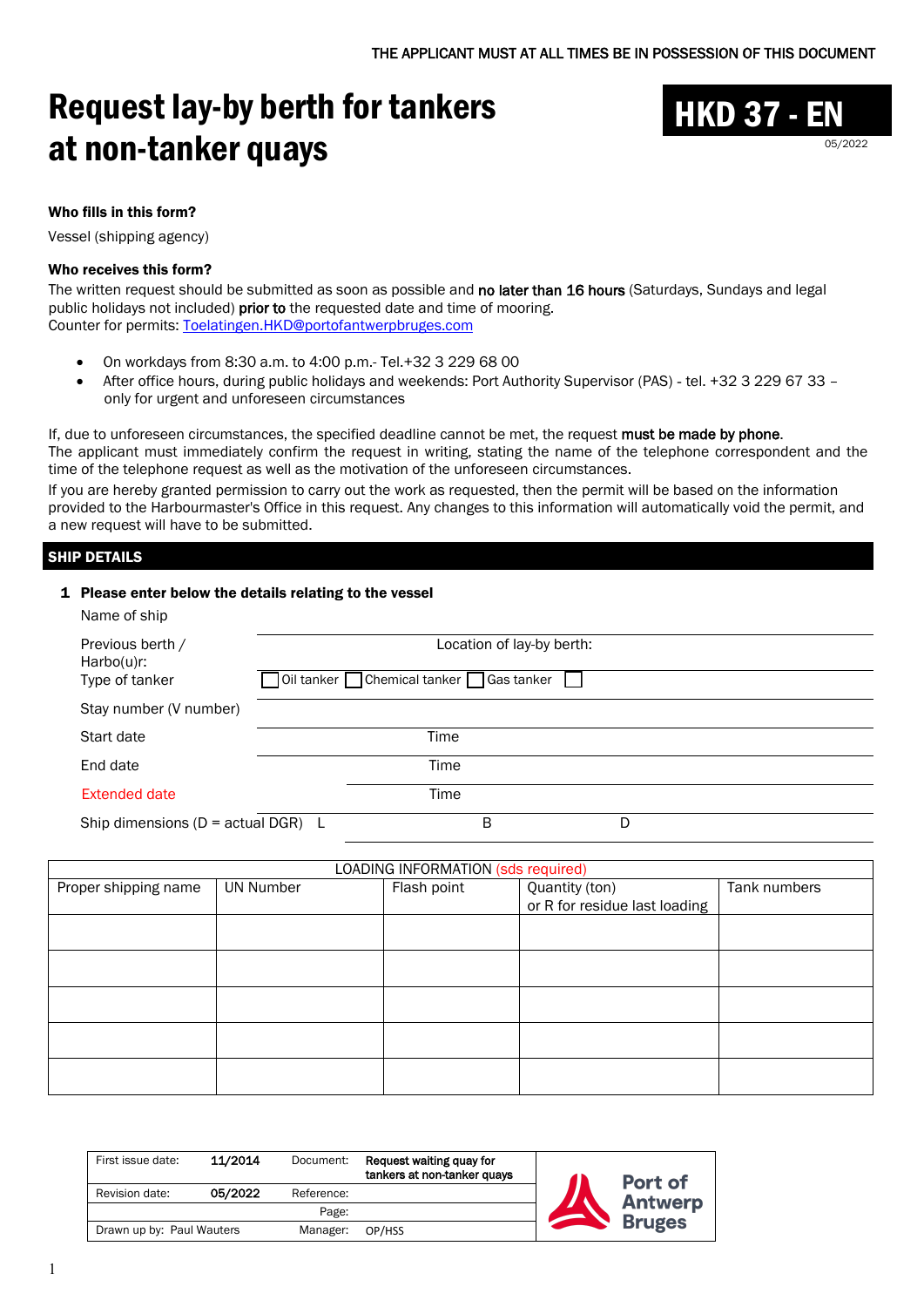## THE APPLICANT MUST AT ALL TIMES BE IN POSSESSION OF THIS DOCUMENT

÷,

 $\overline{\phantom{0}}$ 

|                      | Oil tankers en chemical tankers:<br>Are all the tanks in the loading zone (loading tanks, slop tanks, ROT) gas free or inert? |
|----------------------|-------------------------------------------------------------------------------------------------------------------------------|
|                      | LEL < 10%                                                                                                                     |
|                      | Inert $(02 < 8$ vol%)                                                                                                         |
|                      | Gas tankers:<br>Is the vessel gas free? Yes                                                                                   |
|                      | LEL < 10% (for all loading tanks)                                                                                             |
|                      | $\textsf{I}$ LEL = 0% (loading zone = hold spaces/compressor room)                                                            |
|                      | Not gas free<br>> Type A tanks - Type C tanks - Type B tanks                                                                  |
|                      | $\Box$ LEL = 0% (loading zone = hold spaces/compressor room)                                                                  |
| Reason lay-by berth? |                                                                                                                               |
|                      |                                                                                                                               |
|                      |                                                                                                                               |
| Planned activities?  |                                                                                                                               |
|                      | Diving (> HKD 16)                                                                                                             |
|                      | Hot works (> HKD 20)                                                                                                          |
|                      | <b>Bunkering</b>                                                                                                              |
|                      | Delivery of stores                                                                                                            |
|                      | Degassing                                                                                                                     |
|                      | $\Box$ Inerting                                                                                                               |
|                      | Sampling                                                                                                                      |
|                      | Transferring slops or rest flow                                                                                               |
|                      |                                                                                                                               |
|                      | Tank washing                                                                                                                  |
|                      |                                                                                                                               |
|                      |                                                                                                                               |

| First issue date:                     | 11/2014 | Document:  | Request waiting quay for<br>tankers at non-tanker quays | Port of        |
|---------------------------------------|---------|------------|---------------------------------------------------------|----------------|
| Revision date:                        | 05/2022 | Reference: |                                                         | <b>Antwerp</b> |
|                                       |         | Page:      |                                                         | <b>Bruges</b>  |
| Drawn up by: Paul Wauters<br>Manager: |         | OP/HSS     |                                                         |                |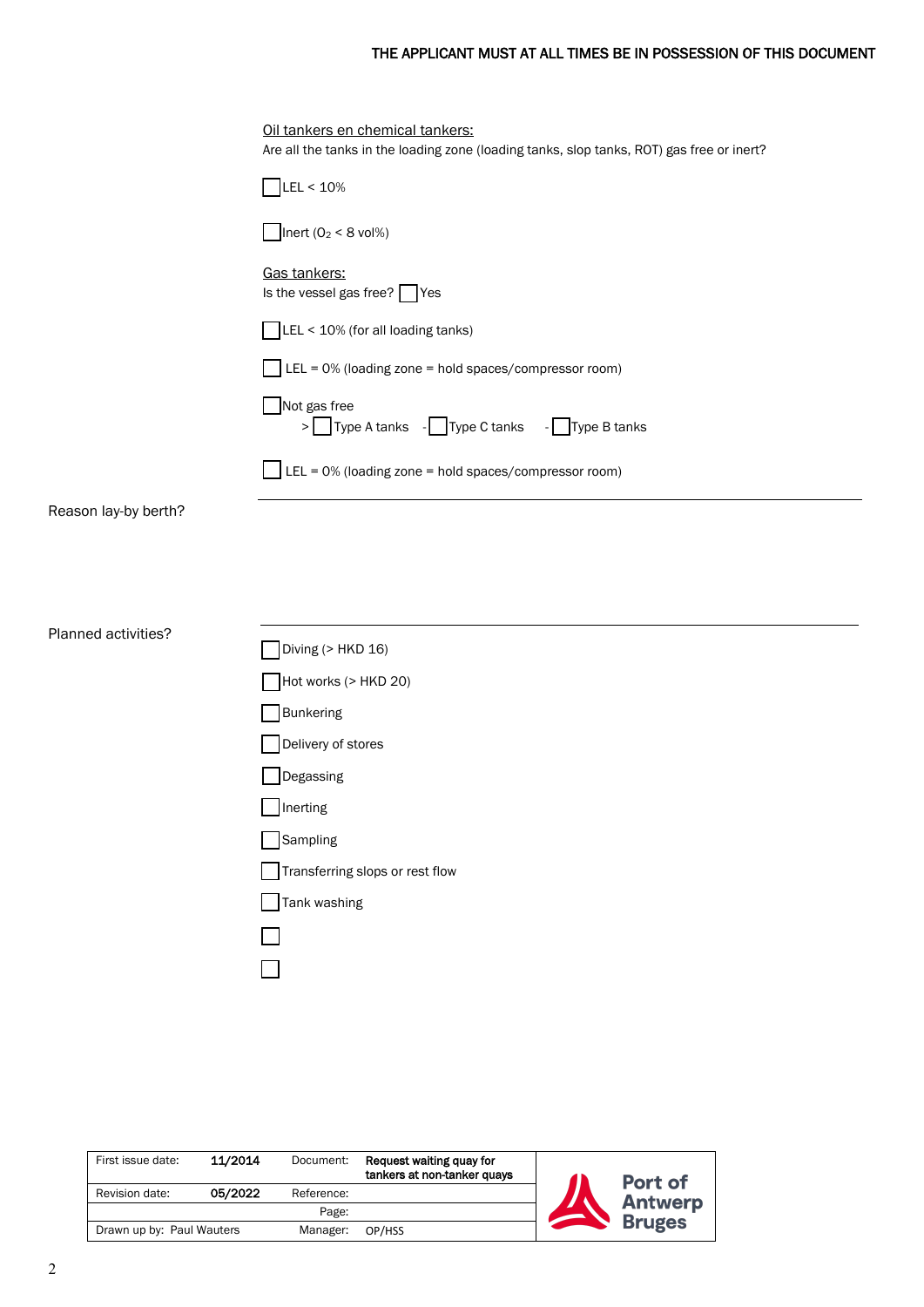|                | <b>LAY-BERTH DETAILS</b>                                                                                                                               |
|----------------|--------------------------------------------------------------------------------------------------------------------------------------------------------|
| $\overline{2}$ | <b>Details</b>                                                                                                                                         |
|                | Location (quay + concessionary)                                                                                                                        |
|                | The concessionary has been notified:<br>yes<br>Contact details                                                                                         |
|                | no                                                                                                                                                     |
|                | FINAL ADVICE OP/NO/TM - PAFO                                                                                                                           |
| 3              | <b>Final advice</b>                                                                                                                                    |
|                | Not permitted                                                                                                                                          |
|                |                                                                                                                                                        |
|                | Cfr. Port Instruction 8.4.14                                                                                                                           |
|                | Oil tankers and chemical tankers                                                                                                                       |
|                | Tankers loaded with products/empty of fluids with a flame point higher than 60°C                                                                       |
|                | Permitted for max. 72h                                                                                                                                 |
|                | Gas free/inert declaration from captain prior to arrival/shift and to be confirmed immediately by licensed gas<br>expert upon arrival at waiting quay. |
|                | Gas free declaration by licensed gas expert (only once)                                                                                                |
|                | Inert declaration to be renewed every 24h by licensed gas expert                                                                                       |
|                |                                                                                                                                                        |
|                | Tankers loaded with products/empty of fluids with a flame point lower or equal to 60°C, higher than 23°C or UN 1202                                    |
|                | Permitted for max. 72h                                                                                                                                 |
|                | Inert declaration from captain prior to arrival/shift and to be confirmed immediately by licensed gas expert<br>upon arrival at waiting quay.          |
|                | Gas free/ inert declaration to be renewed every 24h by licensed gas expert                                                                             |
|                |                                                                                                                                                        |
|                |                                                                                                                                                        |
|                |                                                                                                                                                        |

| First issue date:                     | 11/2014 | Document:  | Request waiting quay for<br>tankers at non-tanker quays | Port of        |
|---------------------------------------|---------|------------|---------------------------------------------------------|----------------|
| Revision date:                        | 05/2022 | Reference: |                                                         | <b>Antwerp</b> |
|                                       |         | Page:      |                                                         | <b>Bruges</b>  |
| Drawn up by: Paul Wauters<br>Manager: |         | OP/HSS     |                                                         |                |